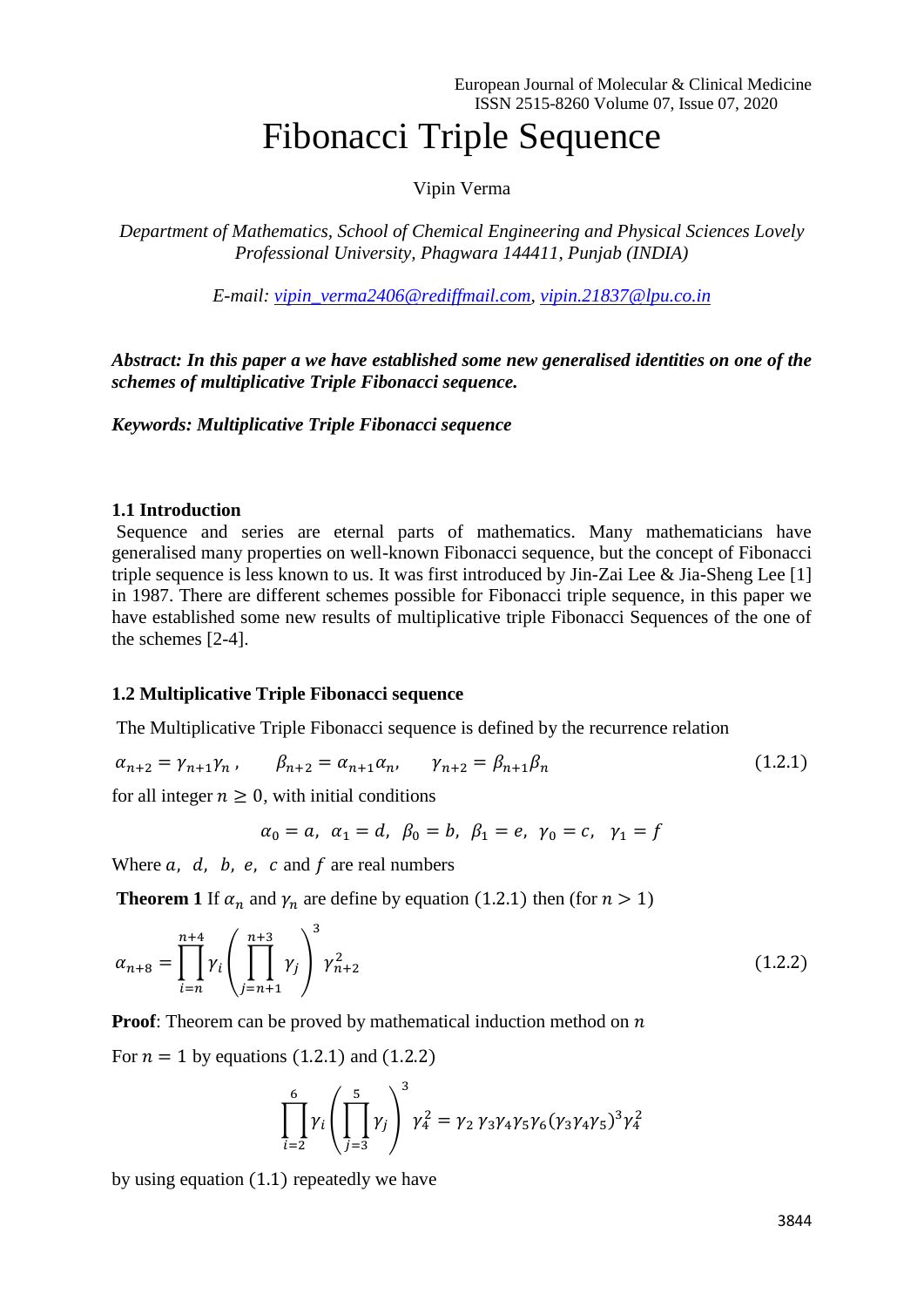European Journal of Molecular & Clinical Medicine ISSN 2515-8260 Volume 07, Issue 07, 2020

$$
\prod_{i=2}^{6} \gamma_i \left( \prod_{j=3}^{5} \gamma_j \right)^3 \gamma_4^2 = \alpha_{10}
$$

which proves for  $n = 1$ 

Suppose the theorem is true for  $n = k$ , so by equation (1.2.2)

$$
\alpha_{k+8} = \prod_{i=k}^{k+4} \gamma_i \left( \prod_{j=k+1}^{k+3} \gamma_j \right)^3 \gamma_{k+2}^2 \tag{1.2.3}
$$

Now to prove for  $n = k + 1$ , by using equation (1.2.1) and (1.2.2)

$$
\prod_{i=k+1}^{(k+1)+4} \gamma_i \left( \prod_{j=(k+1)+1}^{(k+1)+3} \gamma_j \right)^3 \gamma_{(k+1)+2}^2 = \gamma_{k+1} \gamma_{k+2} \gamma_{k+3} \gamma_{k+4} \gamma_{k+5} (\gamma_{k+2} \gamma_{k+3} \gamma_{k+4})^3 \gamma_{k+3}^2
$$

by using equation (1.2.1) repeatedly we have

$$
\prod_{i=k+1}^{(k+1)+4} \gamma_i \left( \prod_{j=(k+1)+1}^{(k+1)+3} \gamma_j \right)^3 \gamma_{(k+1)+2}^2 = \alpha_{(m+1)+8}
$$

which proves the theorem.

**Theorem 2** If  $\alpha_n$  and  $\beta_n$  are define by equation (1.2.1) then (for  $n > 1$ )

$$
\beta_{n+8} = \prod_{i=n}^{n+4} \alpha_i \left( \prod_{j=n+1}^{n+3} \alpha_j \right)^3 \alpha_{n+2}^2 \tag{1.2.4}
$$

**Proof:** Theorem can be proved by mathematical induction method on  $n$ 

For  $n = 1$  by equations (1.2.1) and (1.2.4)

$$
\prod_{i=2}^{6} \alpha_i \left( \prod_{j=3}^{5} \alpha_j \right)^3 \alpha_4^2 = \alpha_2 \alpha_3 \alpha_4 \alpha_5 \alpha_6 (\alpha_3 \alpha_4 \alpha_5)^3 \alpha_4^2
$$

by using equation (1.1) repeatedly we have

$$
\prod_{i=2}^{6} \alpha_i \left( \prod_{j=3}^{5} \alpha_j \right)^3 \alpha_4^2 = \beta_{10}
$$

which proves for  $n = 1$ 

Suppose the theorem is true for  $n = k$ , so by equation (1.2.4)

$$
\beta_{k+8} = \prod_{i=k}^{k+4} \alpha_i \left( \prod_{j=k+1}^{k+3} \alpha_j \right)^3 \alpha_{k+2}^2 \tag{1.2.5}
$$

3845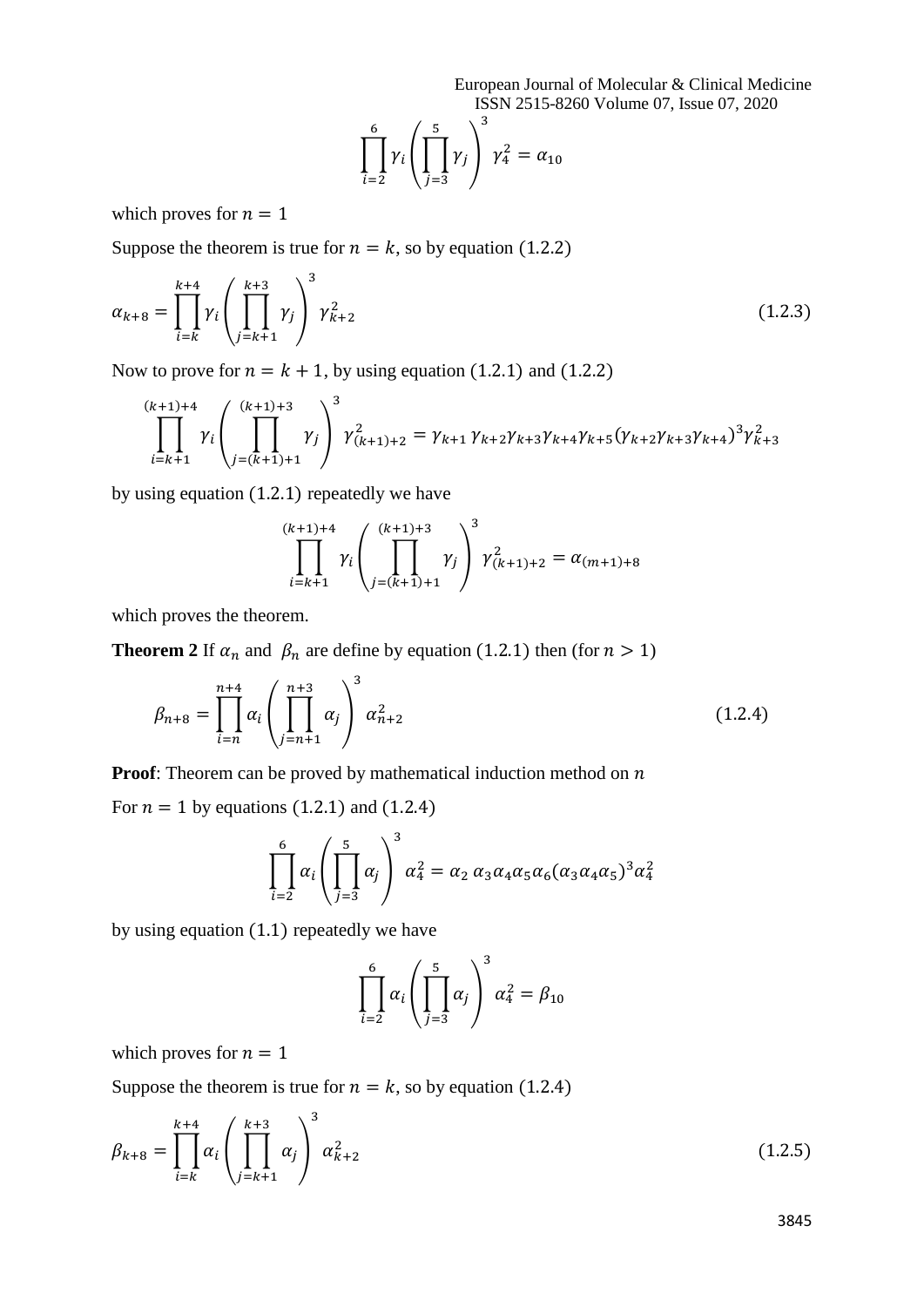Now to prove for  $n = k + 1$ , by using equation (1.2.1) and (1.2.5)

$$
\prod_{i=k+1}^{(k+1)+4} \alpha_i \left( \prod_{j=(k+1)+1}^{(k+1)+3} \alpha_j \right)^3 \alpha_{(k+1)+2}^2 = \alpha_{k+1} \alpha_{k+2} \alpha_{k+3} \alpha_{k+4} \alpha_{k+5} (\alpha_{k+2} \alpha_{k+3} \alpha_{k+4})^3 \alpha_{k+3}^2
$$

by using equation (1.2.1) repeatedly we have

$$
\prod_{i=k+1}^{(k+1)+4} \alpha_i \left( \prod_{j=(k+1)+1}^{(k+1)+3} \alpha_j \right)^3 \alpha_{(k+1)+2}^2 = \beta_{(m+1)+8}
$$

which proves the theorem.

**Theorem 3** If  $\beta_n$  and  $\gamma_n$  are define by equation (1.2.1) then (for  $n > 1$ )

$$
\gamma_{n+8} = \prod_{i=n}^{n+4} \beta_i \left( \prod_{j=n+1}^{n+3} \beta_j \right)^3 \beta_{n+2}^2 \tag{1.2.6}
$$

**Proof:** Theorem can be proved by mathematical induction method on  $n$ 

For  $n = 1$  by equations (1.2.1) and (1.2.6)

$$
\prod_{i=2}^{6} \beta_i \left( \prod_{j=3}^{5} \beta_j \right)^3 \beta_4^2 = \beta_2 \beta_3 \beta_4 \beta_5 \beta_6 (\beta_3 \beta_4 \beta_5)^3 \beta_4^2
$$

by using equation (1.2.1) repeatedly we have

$$
\prod_{i=2}^{6} \beta_i \left( \prod_{j=3}^{5} \beta_j \right)^3 \beta_4^2 = \gamma_{10}
$$

which proves for  $n = 1$ 

Suppose the theorem is true for  $n = k$ , so by equation (1.2.6)

$$
\gamma_{k+8} = \prod_{i=k}^{k+4} \beta_i \left( \prod_{j=k+1}^{k+3} \beta_j \right)^3 \beta_{k+2}^2 \tag{1.2.7}
$$

Now to prove for  $n = k + 1$ , by using equation (1.2.1) and (1.2.6)

$$
\prod_{i=k+1}^{(k+1)+4} \beta_i \left( \prod_{j=(k+1)+1}^{(k+1)+3} \beta_j \right)^3 \beta_{(k+1)+2}^2 = \beta_{k+1} \beta_{k+2} \beta_{k+3} \beta_{k+4} \beta_{k+5} (\beta_{k+2} \beta_{k+3} \beta_{k+4})^3 \beta_{k+3}^2
$$

by using equation (1.2.1) repeatedly we have

$$
\prod_{i=k+1}^{(k+1)+4} \gamma_i \left( \prod_{j=(k+1)+1}^{(k+1)+3} \gamma_j \right)^3 \gamma_{(k+1)+2}^2 = \gamma_{(m+1)+8}
$$